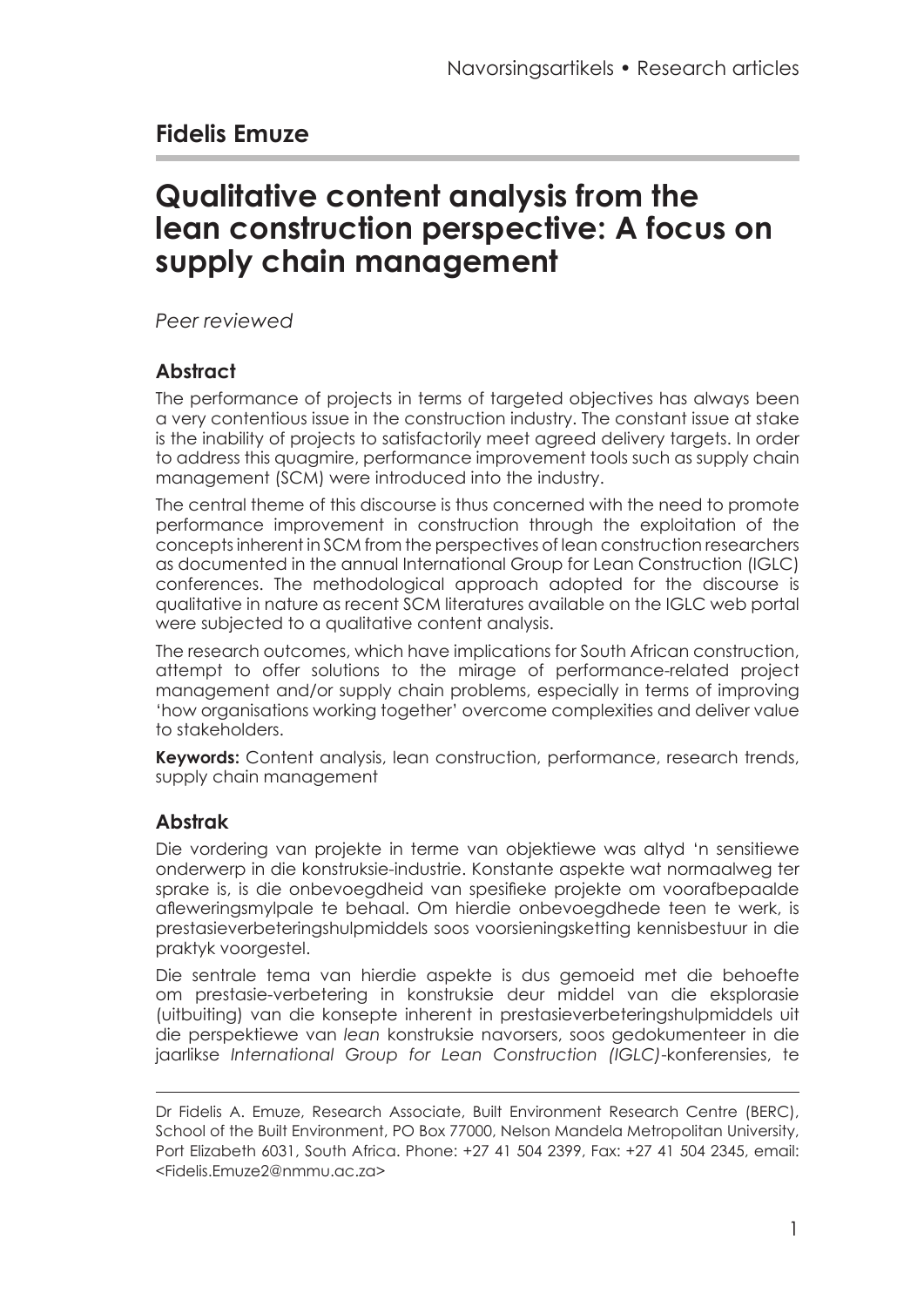bevorder. Die metode wat gevolg is, was kwalitatief van aard aangesien die nuutste literatuurnavorsing bekikbaar op die *IGLC*-webportaal kwalitatief van aard was.

Die navorsingsuitkoms van hierdie studie, wat implikasies vir die Suid-Afrikaanse konstruksie-industrie inhou, het gepoog om sekere oplossings aan te bied wat prestasie georiënteerde aspekte van projekbestuur en/of voorsieningsketting kennisbestuur probleme teen te kan werk en om alle betrokkenes behulpsaam te kan wees om saam te werk met die doel om afleweringsmylpale te behaal.

**Sleutelwoorde:** Konteksanalise, *lean* konstruksie, prestasie, bevoegdheid, navorsingspatrone, voorsieningsketting kennisbestuur

## **1. Introduction**

Construction management research (CMR) findings reveal that construction is in need of improvement as many problems can be observed in the sector. Analysis of these problems has shown that a major part of them are supply chain problems, originating at the interfaces of different parties and functions (Vrijhoef, Koskela & Howell, 2001: 2). However, despite the attention that supply chain management (SCM) has attracted among researchers, the translation of its concepts and techniques into the construction industry is still a challenging issue (Isatto & Formoso, 2011: 1).

Vrijhoef & London (2009: 1) suggest that construction SCM is thus an emerging area of practice that is more concerned with the coordination of discrete quantities of materials and related specialist services delivered to specific construction projects. According to them, reasons for the adoption of SCM in construction include among others:

- The organisation and sourcing of materials is becoming increasingly complex across the global construction industry;
- Global sourcing of materials and assemblies provided by advances in transportation technologies as well as a shortage of craft labour that force increasing amount of value-added work to be conducted off-site deep in the supply chain;
- Construction clients are demanding faster, more responsive construction processes, and higher quality facilities, and
- There is mounting evidence of improvement in project performance through taking a supply chain perspective.

In this sense, poor performance exemplified in current and past Construction Industry Development Board (cidb) Construction Industry Indicators (CII) reports amplifies the need for improvement in South African construction that is reportedly dominated by small and medium-size enterprises (SMEs) in the form of subcontractors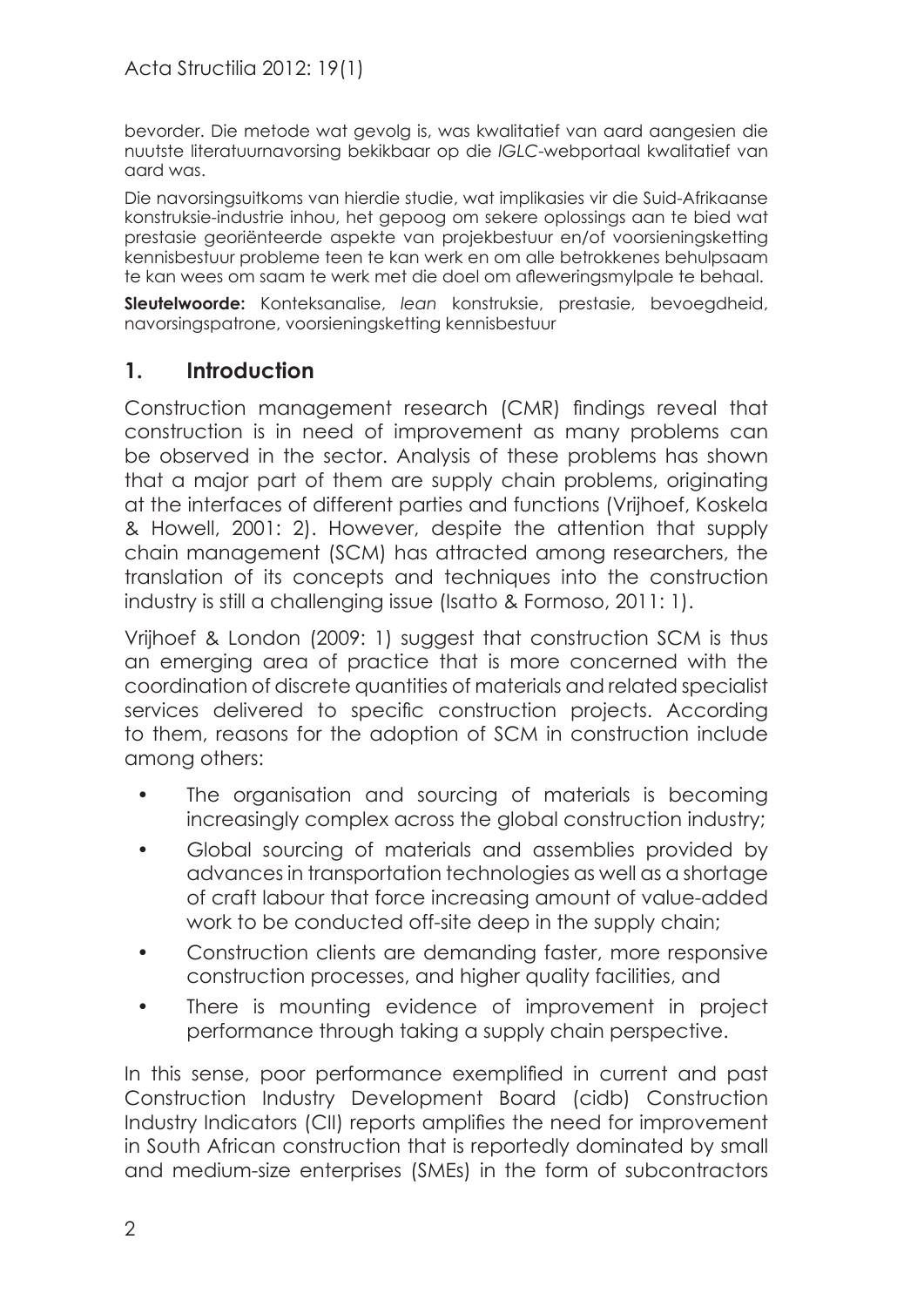(Shakantu, Tookey, Muya & Bowen, 2007: 97). The proliferation of the number of such organisations in the industry calls for a holistic way of managing the construction process (Shakantu *et al*., 2007: 97). In addition, given the reported advantages that horizontal SCM offers SMEs in construction in terms of business survival and competitiveness, industry stakeholders cannot afford not to exploit the potentials of SCM in South Africa.

For instance, Bjornfot, Torjussen & Erikshammar (2011: 687) observed that an analysis of the economic data from the development of the national Swedish timber industry during the 2008-2010 economic crisis indicates that the amount of bankruptcies of SMEs in the northern Swedish timber industry has been fewer than the national average. They contend that, even though there may be other reasons for this, horizontal supply chain collaboration among the SMEs was a key reason for the improved business survival rate. According to them, horizontal supply chain alliance provides a flexible business climate that leads to improved competitiveness and survivability in a volatile market (Bjornfot *et al*., 2011: 687). In addition, it is notable that because, unlike certain other industrial contexts, construction supply chains are subject not only to sequential but also to pooled and reciprocal interdependencies, and to interdependence owing to the need for synchronising a range of supply chains to each and every construction site, there appears to be a major hindrance to the development of appropriate SCM models and efficient supply chain practices in construction (Bankvall, Bygballe, Dubois & Jahre, 2010: 391).

## **2. Literature review**

## **2.1 Supply chain**

A supply chain is complex, dynamic and involves the constant flow of information (forecast, orders, schedules), material (components, end products), and funds between different and independent stages in a project life cycle (Azambuja & O'Brien, 2009: 3). According to Azambuja & O'Brien (2009: 3), understanding of customers' expectations and supply chain uncertainty in terms of demand and supply that a firm faces is essential for developing the right capabilities or abilities to serve its market. In other words, a supply chain may need to emphasise its efficiency capabilities that depend on a set of final product characteristics and expected performance. For example, a responsive supply chain is able to address a wide range of quantities demanded, meet short lead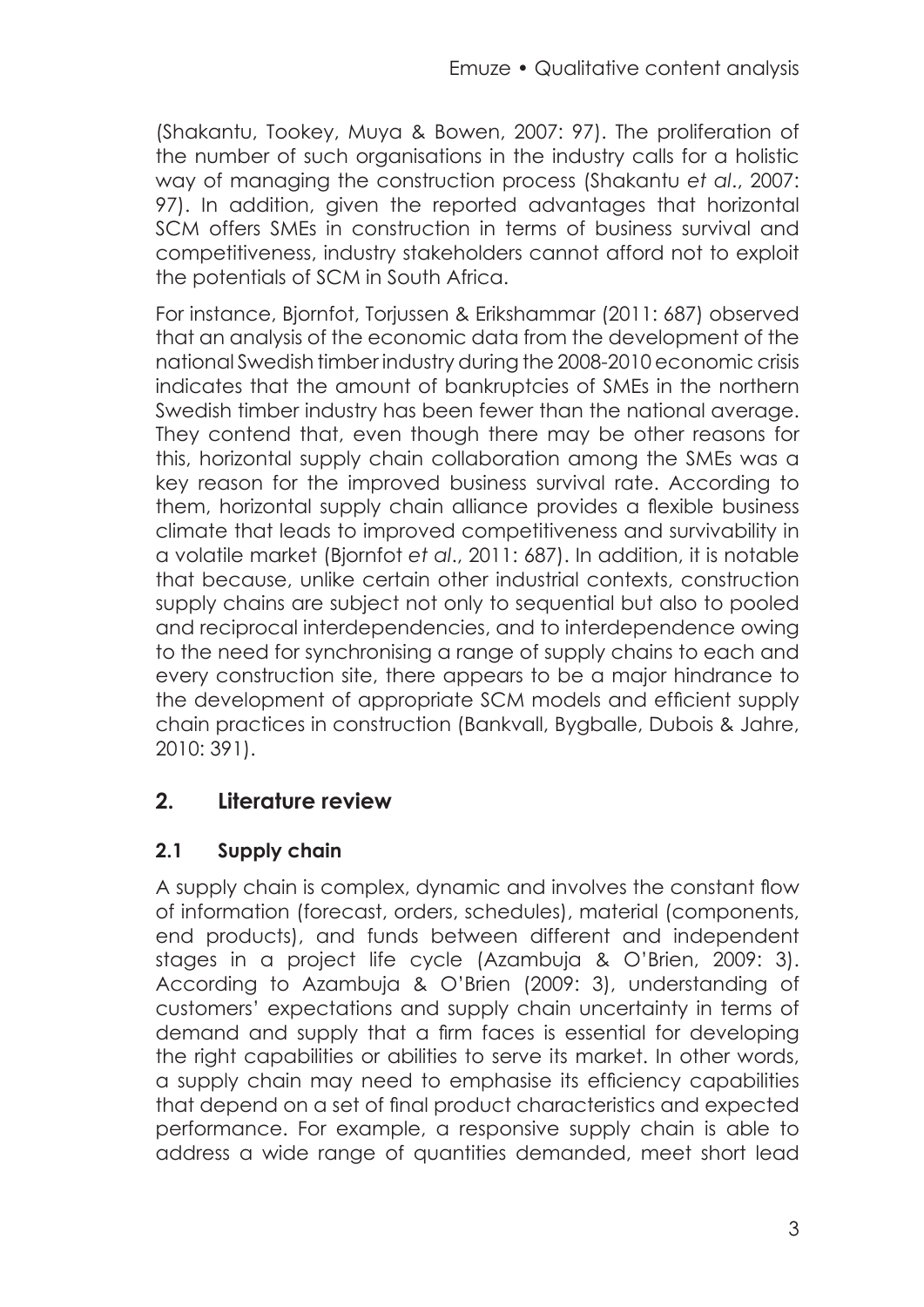times, handle a large variety of products, meet a very high service level, and handle supply uncertainty.

Thus, while SCM may be practised on a single project, its greatest benefits materialise when it is practised across all projects in a firm; involves multiple organisations, and is applied consistently over time (Tommelein, Ballard & Kamisky, 2009: 107). Managing the supply chain in construction is therefore important because contracts themselves tend to be broad commitments. For example, as uncertainty and complexity rise, project managers find it increasingly difficult to coordinate the project supply chain by managing contracts, which will, in turn, result in delegating a larger share of the coordination process to other stakeholders at operational levels (Isatto & Formoso, 2011: 15). In addition, as individuals or firms are awarded more autonomy, the overall coordination burden grows, demanding organisational structures that are able to manage commitment loops in terms of project completion (Azambuja & O'Brien, 2009: 12; Isatto & Formoso, 2011: 16).

The importance of the study is centred on the need to address the detrimental effects that inadequate management of the supply chain that always manifest as cost and time overruns, rework, and in worse cases, accidents is having on project performance. As a result of increased investments in the industry in the future, the management of subcontractors and suppliers by principal general contractors (GCs) is vital to the quest for the delivery of enhanced value to both clients of the industry and the end users of construction products in South Africa.

Moreover, the problem statement proposed for the study suggests that the lacklustre management of supply chains, in particular the supply chains of GCs, limits the extent of performance improvement in construction. The overall aim of this article is thus to highlight the utility of SCM for performance improvement, especially from the lean construction perspective. The article is structured as follows. In the next section a literature review focusing on lean construction research outputs and their focus area is presented, followed by a description of the research method. The actual qualitative content analysis and the findings are then presented in addition to a discussion of the findings. This is followed by the conclusions and recommendations.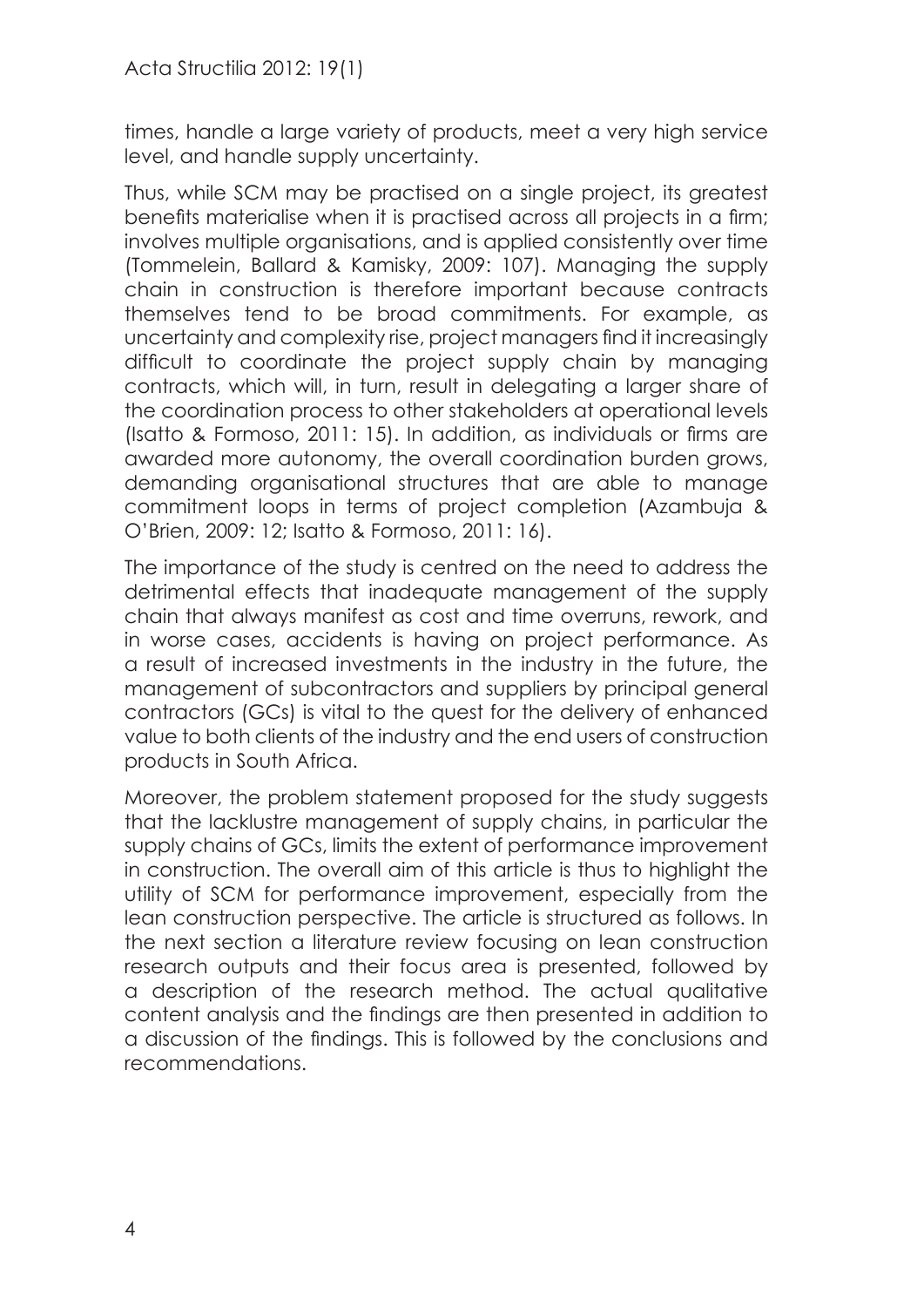#### **2.2 Lean construction**

Lean management principles can be regarded as fundamental prerequisites for continuous improvement activities (Meiling, Backlund & Johnsson, 2012: 152). Lean in the construction context entails the understanding of what the client wants in terms of cost, quality and time (value); identifying the hierarchy of processes required to deliver what the client wants, and recognising that individual steps may or may not add value (value stream); examining the steps holistically, understanding dependencies, balancing resources and planning work to avoid delays or rework at interfaces (flow); recognising that each step is not just an end in itself, but an input to the next stage that needs to be delivered at the right time, quantity and quality (pull), and continuously striving to be better (perfection) (Terry & Smith, 2011: 8). Eriksson (2010: 395-396) noted that the core elements of lean construction can be assumed to be waste reduction, process focus in production planning and control, end customer focus, continuous improvements, cooperative relationships, and systems perspective.

These descriptions of what lean construction entails are supported by quantitative analysis of contents sourced through articles delivered at IGLC conferences. Two articles "Review of lean research studies and relationships to the Toyota Production Research Framework" (authored by Jacobs, 2011) and "Lean construction – 2000 to 2006" (authored by Alves & Tsao, 2007) indicated the main research themes that have engaged the attention of lean construction researchers since 1996.

Content analysis (quantitative) was chosen as the research methodology for analysing 592 IGLC research studies from 1996 to 2009 against the Toyota Production System (TPS) framework (Jacobs, 2011: 3). The analysis revealed that lean research in construction did not align exclusively around the TPS framework. From the 592 studies analysed, 241 (40%) were classified within the four overarching TPS categories having the TPS principles, and 351 (60%) were classified outside the TPS framework as fitting in one of 15 lean-related proxy categories that were created during the course of the study by merging themes during the analysis process (Jacobs, 2011: 8). As indicated in Table 1, the TPS framework includes 4 categories of long-term philosophy, the right process, invest in people and partners, and continuous problem-solving, while the 15 lean-related proxy categories include theory, benchmarking, information technology, sustainability, organisational change, game simulation, design management, literature review, waste control, outside lean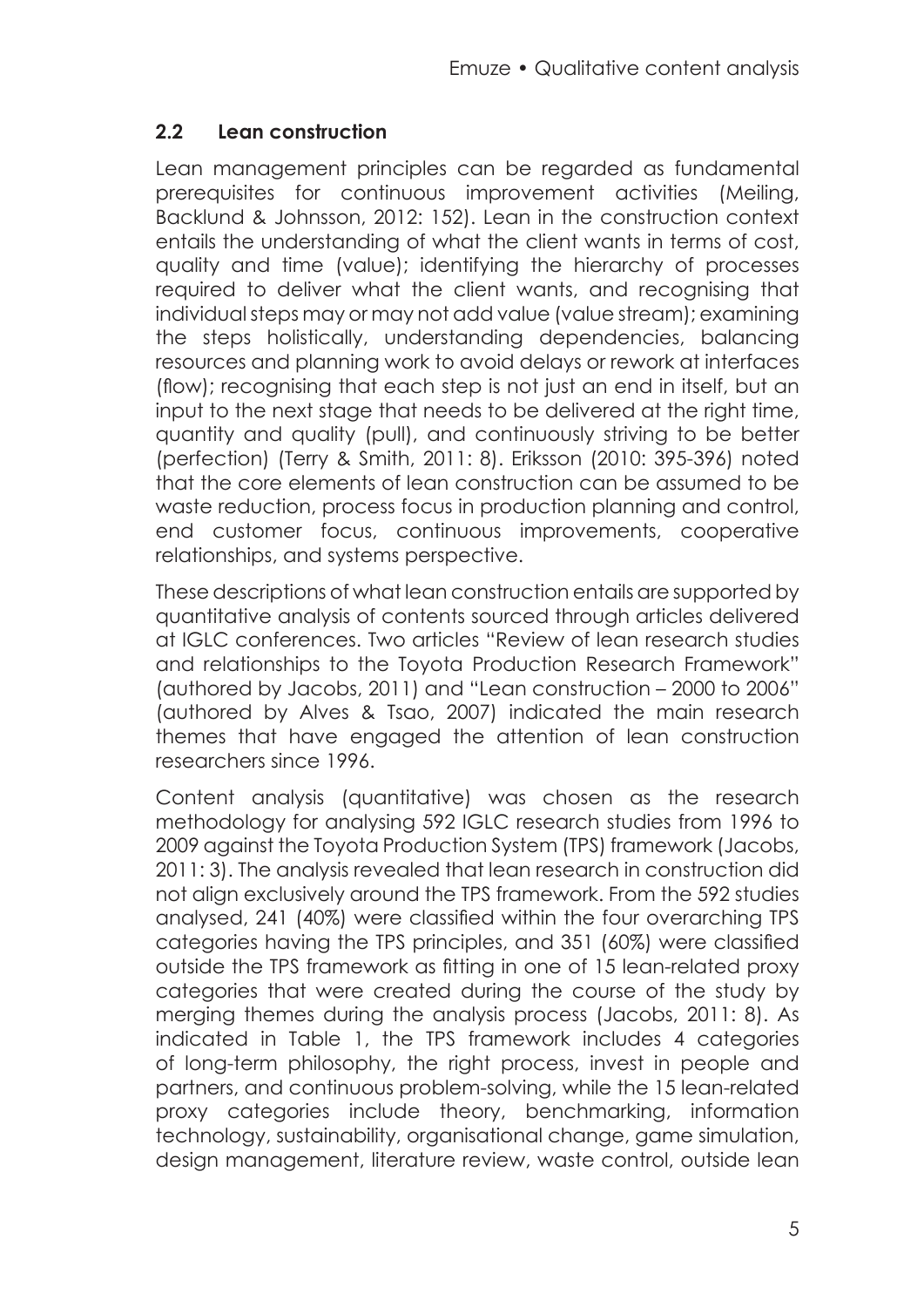Acta Structilia 2012: 19(1)

focus, prefabrication, models and feedback, safety, and logistics. Out of these categories, process, people and partners, design management, waste control, prefabrication, and logistics suggest that a segment of lean research outputs addressed issues central to performance improvement by enhancing the interface and/or relationships between construction supply chain members.

| Category                      | Description                                                                        |
|-------------------------------|------------------------------------------------------------------------------------|
| Long-term philosophy          | <b>Toyota Production System</b>                                                    |
| The right process             | <b>Toyota Production System</b>                                                    |
| Invest in people and partners | <b>Toyota Production System</b>                                                    |
| Continuous problem-solving    | <b>Toyota Production System</b>                                                    |
| Theory                        | Theory development research associated with lean<br>construction                   |
| Benchmarking                  | Compared construction processes and<br>performances with those of other industries |
| Information technology        | Use of computers and telecommunication in<br>construction                          |
| Sustainability                | Architectural property which allows continued<br>viability in construction         |
| Organisational change         | Undergone internal transformations with<br>organisations                           |
| Game simulation               | Various activities in 'real life' in the form of games                             |
| Design management             | Integration of construction design into management                                 |
| Finance                       | Construction activities concerned with providing<br>capital                        |
| Literature review             | Body of lean text that reviewed critical points of<br>lean construction            |
| Waste control                 | Measures of wastes in construction                                                 |
| Outside lean focus            | No relevance to other 18 categories in lean<br>construction                        |
| Prefabrication                | Manufacturing of sections of a building at a factory<br>off-site                   |
| Models and feedback           | Lean production models and feedback on applied<br>applications in construction     |
| Safety                        | Safety systems in construction                                                     |
| Logistics                     | Handling of operations in construction                                             |

| Table 1: Clarification of categories of lean research outputs from |
|--------------------------------------------------------------------|
| 1996 to 2009                                                       |

Adapted from Jacobs (2011: 6)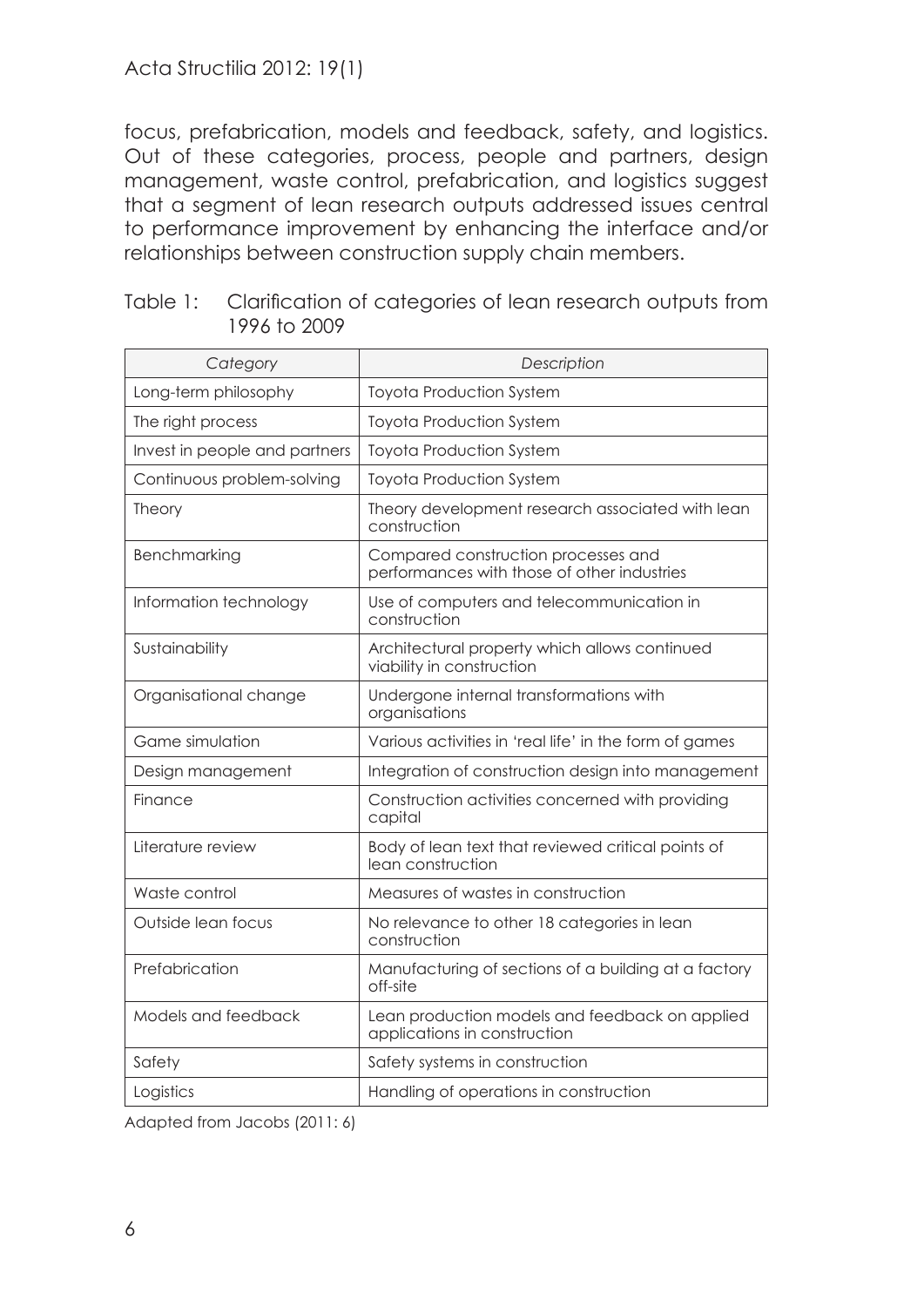The second quantitative content analysis publication was based on IGLC papers from 2000 to 2006. Alves & Tsao (2007: 50) analysed abstracts and keywords of all 357 papers presented at 7 IGLC conferences from 2000 to 2006. They collected a total of 1.710 keywords from 329 papers (92.2% of all IGLC papers from 2000 to 2006). They grouped major keywords with their related terms into keyword clusters, and then gathered clusters with 10 or more keywords appearances as indicated in Table 2. This effort accounted for a total of 810 keywords, which suggest that the analysis covers 47.4% of all IGLC keywords from 2000 to 2006. The exercise was embarked upon based on the assumed hypothesis that postulates that a keyword analysis combined with a review of IGLC papers is sufficient to reveal the primary research areas in the IGLC community from 2000 to 2006 (Alves & Tsao, 2007: 58).

Alves & Tsao (2007: 53) observed that, in the group of papers analysed, the papers on SCM are in most cases theoretical or descriptions of how organisations work within their supply chains. The papers addressed theoretical models and analysis with the intention of providing explanations related to how construction supply chains work, their peculiarities, and what should be done to effectively implement SCM in construction. Alves & Tsao (2007: 54) further noted that some papers described how specific supply chains work concerning how actors in a specific supply chain interact, how the supply chain operates and what its main problems are, opportunities for improvement, and good practices that can be replicated to other supply chains in construction. However, it was observed that papers related to cases about the implementation of SCM concepts across 4 or more organisations were lacking among the examined IGLC papers. The authors suggest that this may be due to the fact that the construction industry may be learning slowly about the need to manage not only their firms, but also their supply chains (Alves & Tsao, 2007: 54). Thus, despite the high frequency of SCM keywords in the papers analysed (Table 2), the IGLC community has a long way to go in terms of the implementation of SCM in construction.

| Keyword cluster           | Keyword<br>instances | Related<br>keywords | Total<br>keywords | Percentage<br>(%) |
|---------------------------|----------------------|---------------------|-------------------|-------------------|
| Lean construction         | 94                   |                     | 94                | 5.5               |
| Design management         | 10                   | 61                  | 71                | 4.2               |
| Culture and human aspects |                      | 55                  | 60                | 3.5               |

Table 2: Frequency of keywords and related keywords in 2000 to 2006 IGLC papers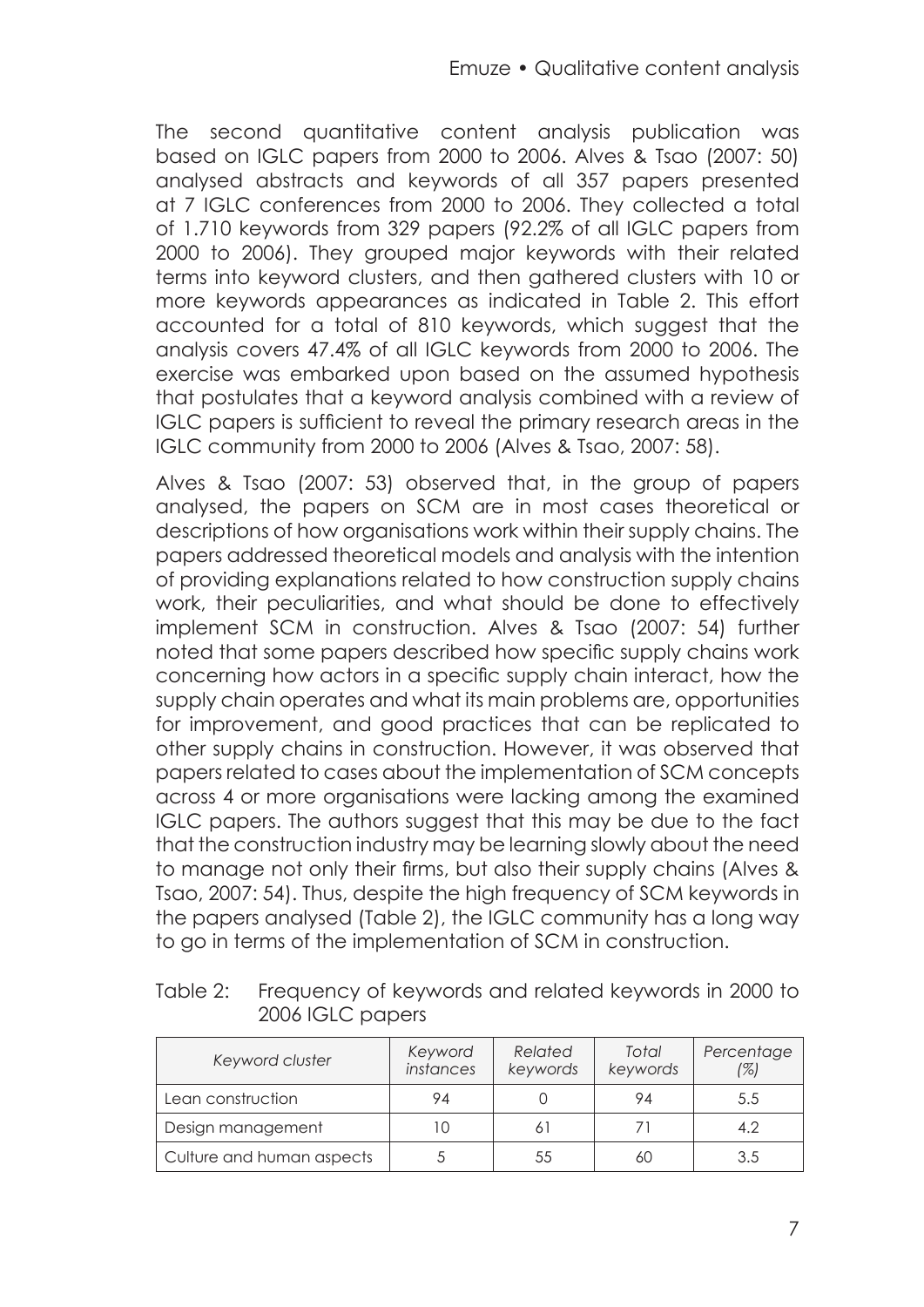#### Acta Structilia 2012: 19(1)

| Keyword cluster          | Keyword<br>instances | Related<br>keywords | Total<br>keywords | Percentage<br>(%) |
|--------------------------|----------------------|---------------------|-------------------|-------------------|
| Production management    | 11                   | 49                  | 60                | 3.5               |
| Value                    | 13                   | 39                  | 52                | 3.0               |
| Scheduling               | 12                   | 36                  | 48                | 2.8               |
| Supply chain management  | 20                   | 24                  | 44                | 2.6               |
| Process                  | 5                    | 33                  | 38                | 2.2               |
| Last planner             | 14                   | 23                  | 37                | 2.2               |
| Cost                     | $\overline{2}$       | 33                  | 35                | 2.0               |
| Prefabrication           | 14                   | 18                  | 32                | 1.9               |
| Information technology   | 5                    | 26                  | 31                | 1.8               |
| Safety                   | $\overline{7}$       | 19                  | 26                | 1.5               |
| Project management       | 18                   | 6                   | 24                | 1.4               |
| Performance measurement  | 11                   | 11                  | 22                | 1.3               |
| Construction             | 17                   | $\overline{4}$      | 21                | 1.2               |
| Waste                    | 10                   | 8                   | 18                | 1.1               |
| Complexity               | 11                   | 6                   | 17                | 1.0               |
| Implementation           | 13                   | 3                   | 16                | 0.9               |
| Theory                   | 6                    | 9                   | 15                | 0.9               |
| Lean production          | 14                   | $\mathbf 0$         | 14                | 0.8               |
| Client / customer        | 3                    | 10                  | 13                | 0.8               |
| Quality                  | 3                    | 9                   | 12                | 0.7               |
| Work structuring         | 10                   | $\Omega$            | 10                | 0.6               |
| Subtotal                 | 328                  | 482                 | 810               | 47.4              |
| Total keywords 2000-2006 |                      |                     | 1710              |                   |

Adapted from Alves & Tsao (2007: 51)

The linkage of the lean and agile paradigms to the engineered-toorder (ETO) sector (such as construction) focus on the proposition that lean and agile strategies can be mapped onto supply chain structures in order to assist the determination of their applicability in the sector (Gosling & Naim, 2009a: 751). To be succinct, the articles based on content analysis evidently show that the lean construction studies have addressed SCM, albeit at varying degrees. While these studies were conducted with quantitative content analysis method, the next section will present findings and discussions that arose from a qualitative content analysis effort.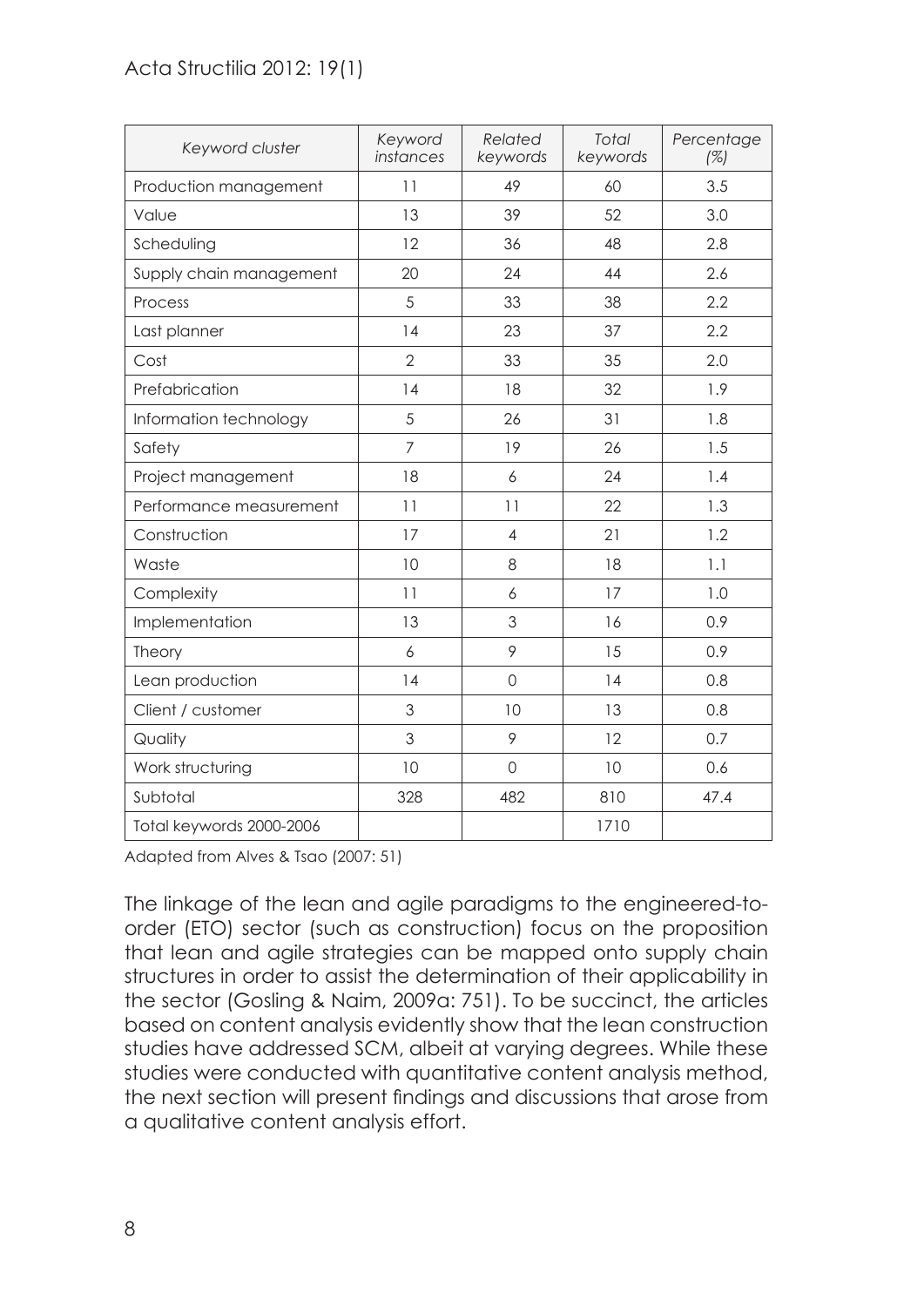## **3. Research**

This study can be considered an empirical research undertaking that emphasises deductive coding. Though qualitative content analysis can take the form of either inductive or deductive reasoning, deductive content analysis is often used in cases where the researcher intends to cast existing data in a new context (Elo & Kyngas, 2008: 111; Zhang & Wildemuth, 2009: 310). This may involve testing categories and concepts based on earlier research findings documented as models, mind maps and literature review (Zhang & Wildemuth, 2009: 310).

Categories and a coding scheme can thus be derived from previous related studies and theories. Two basic steps put forward by Elo & Kyngas (2008: 111) in terms of deductive content analysis entail the development of a categorisation matrix and coding of the data according to the categories. After a categorisation matrix has been developed, all the data are reviewed for content and coded for correspondence with identified categories.

## **3.1 Research methods**

The findings reported and discussed in this article relate to SCM from the lean construction perspective. These primary data were generated through a qualitative analysis of content. Qualitative content analysis was chosen because it emphasises an integrated view of speech/texts and their specific contexts; goes beyond merely counting words or extracting objective content from texts to examine meanings, themes and patterns that may be manifest or latent in a particular text, and allows researchers to understand social reality in a subjective but scientific manner (Zhang & Wildemuth, 2009: 308). In brief, a total of 8 IGLC research studies, from 2007 to 2010, were analysed for emergent themes related to SCM through process analysis.

The dates were chosen in order to unearth meanings of recent SCMrelated findings documented in the IGLC proceedings. The 2011 papers were excluded, because they were not readily available on the IGLC web portal during data mining. The number of papers was arrived at by focusing on articles that were published under the IGLC conference theme "Supply Chain Management" from 2007 to 2010. In addition, only papers that have SCM as a keyword were chosen for analysis. Figure 1 presents the research steps taken in this study. The scale on which the research project took place required the utilisation of a qualitative data analysis software package. Atlas. ti was used for analysing the papers that were downloaded from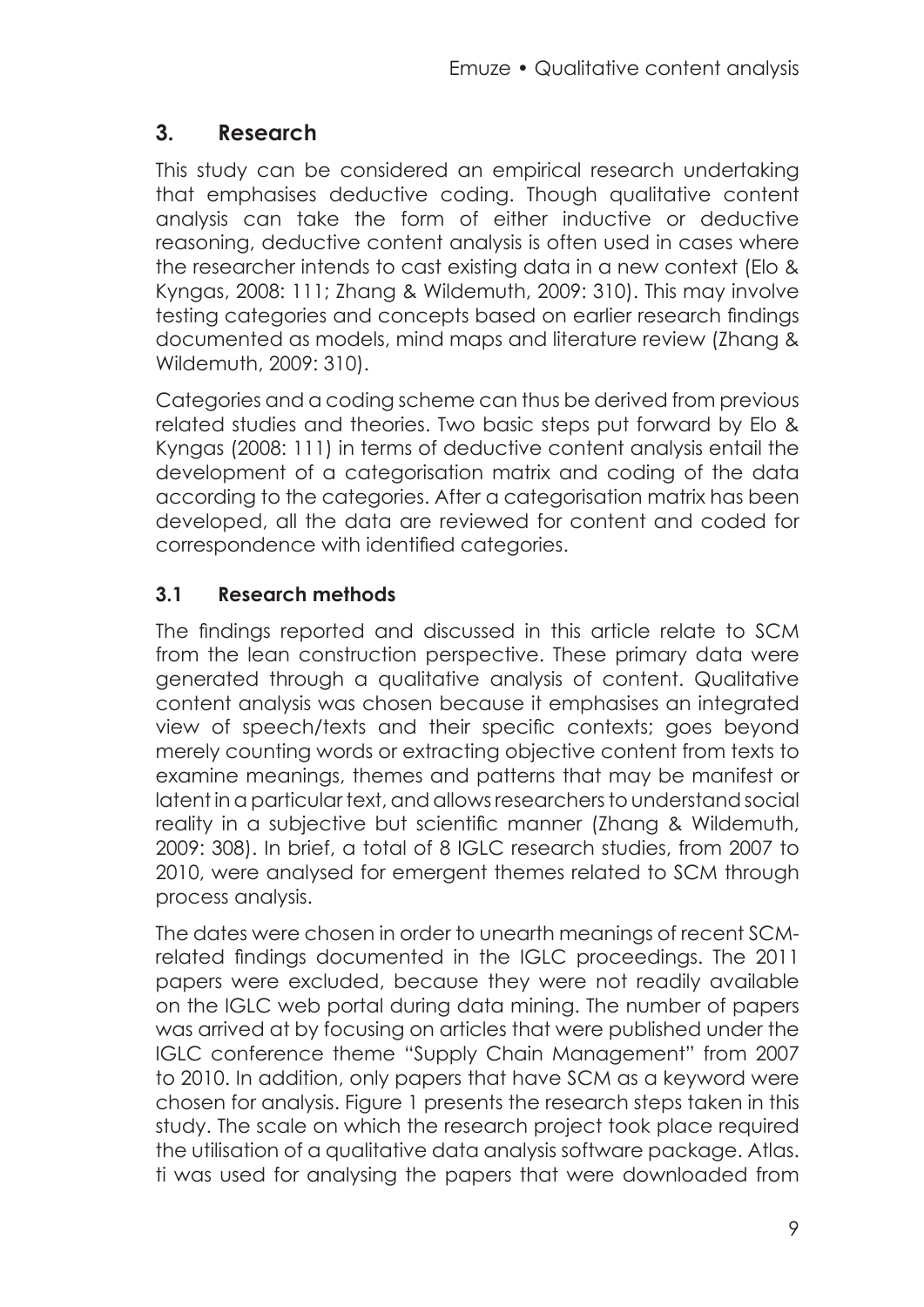the IGLC website. Figure 2 illustrates the Atlas.ti interface used while analysing the papers. Basically, all the 8 files (in 'pdf' format) were assigned to Atlas.ti, and each research study was then viewed electronically during analysis, as illustrated by Figure 2.



Figure 1: Representation of the research steps



Figure 2: Display of Atlas.ti interface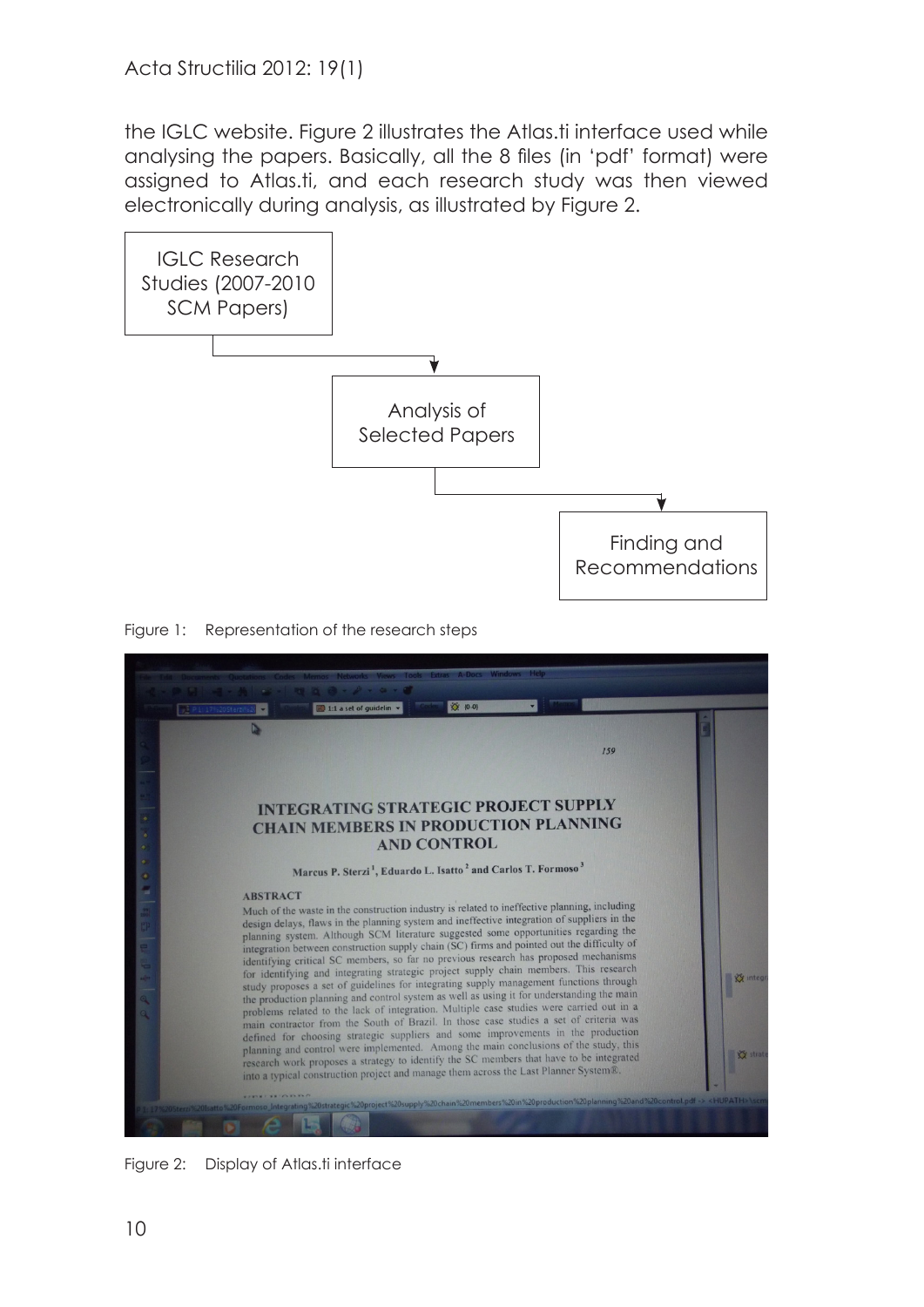## **4. Results**

As one would expect from SCM-related papers delivered at IGLC conferences, the term 'supply chains' tops the list of codes (Table 3). The use of open coding method (descriptive) led to the compilation of a total of 62 quotations. Descriptive coding relates to a word or short phrase, which is the basic topic of a passage of text. The table indicates that codes such as supply chains, logistics management, and integration of functions, lean thinking, inventory management, and coordination of flow gathered 64.6% of the quotations, which suggest that these issues dominate the findings presented in the analysed IGLC papers.

In line with the qualitative analysis procedure documented in the literature (Elo & Kyngas, 2007: 109-112), the categories presented in Table 4 were derived from the data through deductive content analysis. The deductive approach is based on previous findings, and therefore it moves from the general to the specific concerning the emergent theme indicated in Table 4. The identified categories, namely construction logistics, flow coordination, merger of supply chains, and complexity and value-related discourse suggest that the principal theme among the analysed IGLC papers is 'how to ensure project success based on supply chain decisions'. These decisions could be made by an upstream or downstream actor in the network as long as it eliminates non-value-adding activities (wastes) and delivers value to the client.

| Code                      | Number of quotations | Percentage % |
|---------------------------|----------------------|--------------|
| Supply chains             | 10                   | 16.1         |
| Logistics management      | 8                    | 12.9         |
| Integration of functions  | 6                    | 9.7          |
| Lean thinking             | 6                    | 9.7          |
| Inventory management      | 5                    | 8.1          |
| Coordination of flows     | 5                    | 8.1          |
| information technology    | 4                    | 6.5          |
| Coordination complexity   | 4                    | 6.5          |
| Value delivered to client | 3                    | 4.8          |
| Production activities     | 3                    | 4.8          |
| Coordinate actions        | 3                    | 4.8          |
| Material tracking         |                      | 1.6          |

|  |  | Table 3: Codes used for qualitative content analysis |  |  |
|--|--|------------------------------------------------------|--|--|
|--|--|------------------------------------------------------|--|--|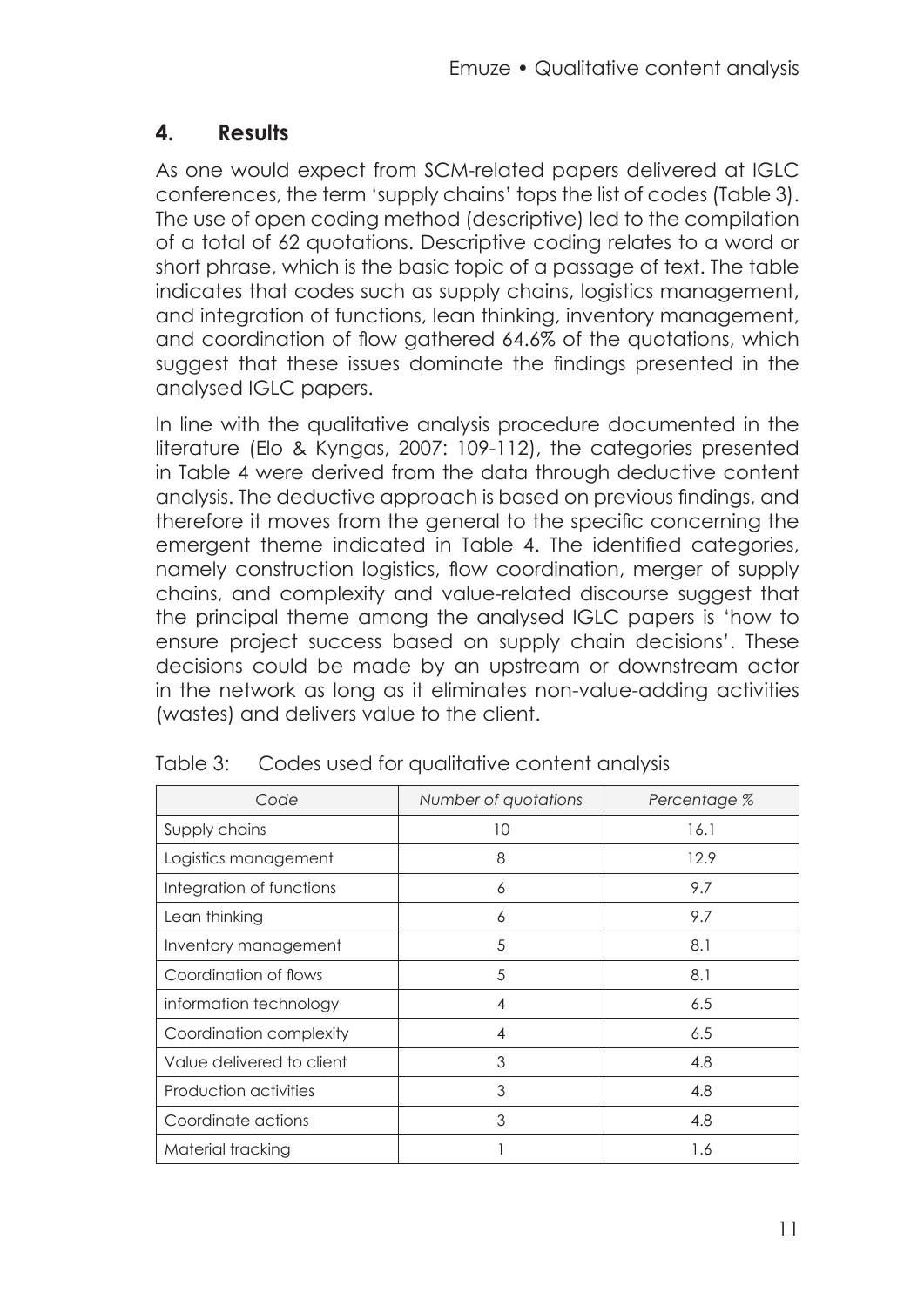| Code                  | Number of quotations | Percentage % |
|-----------------------|----------------------|--------------|
| Interdependence       |                      | .6           |
| Plant hire/lease      |                      | .6           |
| Quality               |                      | .6           |
| End-to-end visibility |                      | .6           |
| Total                 |                      | nn n         |

Among the quotations that led to the emergence of construction logistics as a distinct category, the use of logistics centres (preferably for large projects), reduction of inventory cost through material aggregation, just-in-time (JIT) delivery of materials, tracking of materials in transit (on-site and off-site), reliable location and delivery of on-site items as well as the ability to make equipment requisitions with ease when they are needed, were cited as benefits of lean SCM concerning logistics. Among others, the elimination of warehouse management problems, creation of instant and consistent visual communication networks, integration of activities across firms, and increased production planning and control were advantages of flow coordination that were empirically discovered by the IGLC researchers.

Concerning the need to merge supply chain functions among project partners, the lean construction researchers are of the opinion that reduction of individual organisational risks, elimination of unnecessary efforts (duplication), coordination of activities and processes, and managing processes beyond the focal company justify the call for the adoption of SCM concepts in construction. Value-driven processes and the use of lean thinking methods both at the strategy and operational levels were also cited as reasons why SCM may be useful in the industry in terms of project complexity and value creation.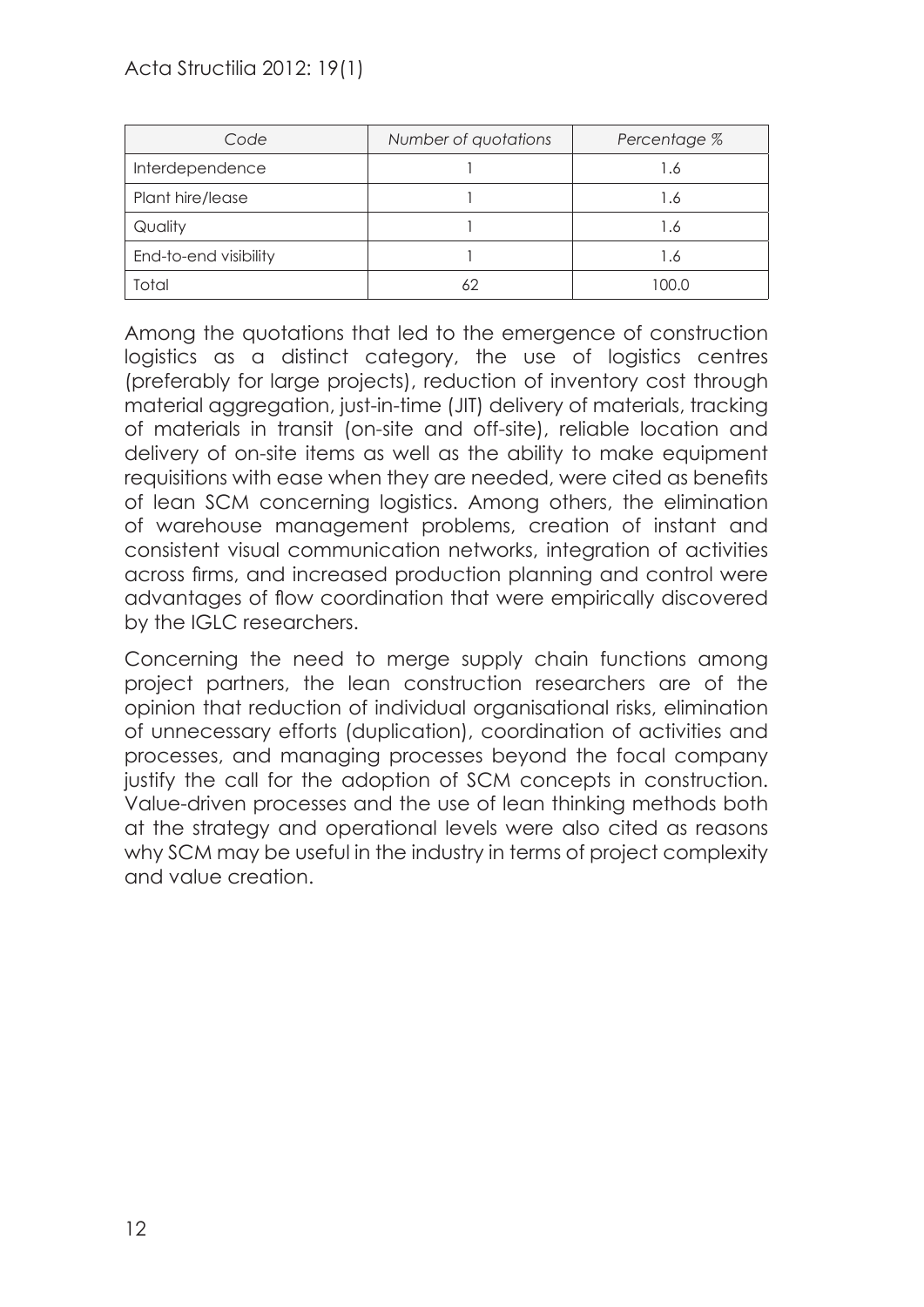| Theme                    | How to ensure project success based on supply chain decisions        |                                                                          |                                                                                                                                      |                                                                                                                                    |
|--------------------------|----------------------------------------------------------------------|--------------------------------------------------------------------------|--------------------------------------------------------------------------------------------------------------------------------------|------------------------------------------------------------------------------------------------------------------------------------|
| category                 | Construction<br>logistics                                            | Flow<br>coordination                                                     | Merger of supply<br>chains functions                                                                                                 | Complexity &<br>value                                                                                                              |
| Descriptions of benefits | A case for the<br>use of logistics<br>centres                        | Eliminates<br>warehouse<br>management<br>problems                        | Reduces<br>individual<br>organisational<br>risks                                                                                     | Transformation<br>of processes<br>through lean<br>thinking                                                                         |
|                          | Reduction<br>of inventory<br>cost through<br>material<br>aggregation | Creates<br>instant and<br>consistent visual<br>communication<br>networks | Eliminates waste<br>and unnecessary<br>efforts across the<br>chain                                                                   | Value-driven<br>purchasing<br>can simplify the<br>production line                                                                  |
|                          | Just-in-Time<br>delivery of<br>materials                             | Brings high<br>levels of<br>accountability                               | Coordination of<br>activities and<br>processes                                                                                       | Value-driven<br>purchasing<br>provides<br>consistent<br>workflow                                                                   |
|                          | Tracking of<br>materials in<br>transit                               | Improves<br>production<br>planning and<br>control                        | Improves the<br>efficiency of<br>the production<br>process as a<br>whole                                                             | Centralisation<br>of information<br>can lead to<br>end-to-end<br>visibility                                                        |
|                          | Reliable on-site<br>location and<br>delivery of<br>items             | Integrates<br>activities across<br>firms                                 | Design and<br>management<br>of process that<br>goes beyond the<br>focal company<br>boundaries                                        | Evaluation<br>of the supply<br>chain in order<br>to identify<br>members<br>that could be<br>integrated                             |
|                          | Ability to make<br>equipment<br>requisitions with<br>ease            |                                                                          | May prevent<br>managerial<br>problems<br>including lack of<br>cooperation and<br>insufficient role<br>definition of the<br>SC agents | Improves<br>supply chain<br>configuration<br>and control<br>based on<br>factors such<br>as integration<br>of business<br>processes |

Table 4: Coding of the primary data into the categorisation matrix

# **5. Discussion**

Given that the majority of the active contractors on the cidb register of contractors are located between grades 1 and 5 (Emuze & Smallwood, 2011: 112), which indicated limited contracting capacities, it can be argued that concepts inherent in SCM may be beneficial to contractors in South Africa. Not only will the contractors become more competitive, the client satisfaction levels could also improve further as increased value is delivered to them.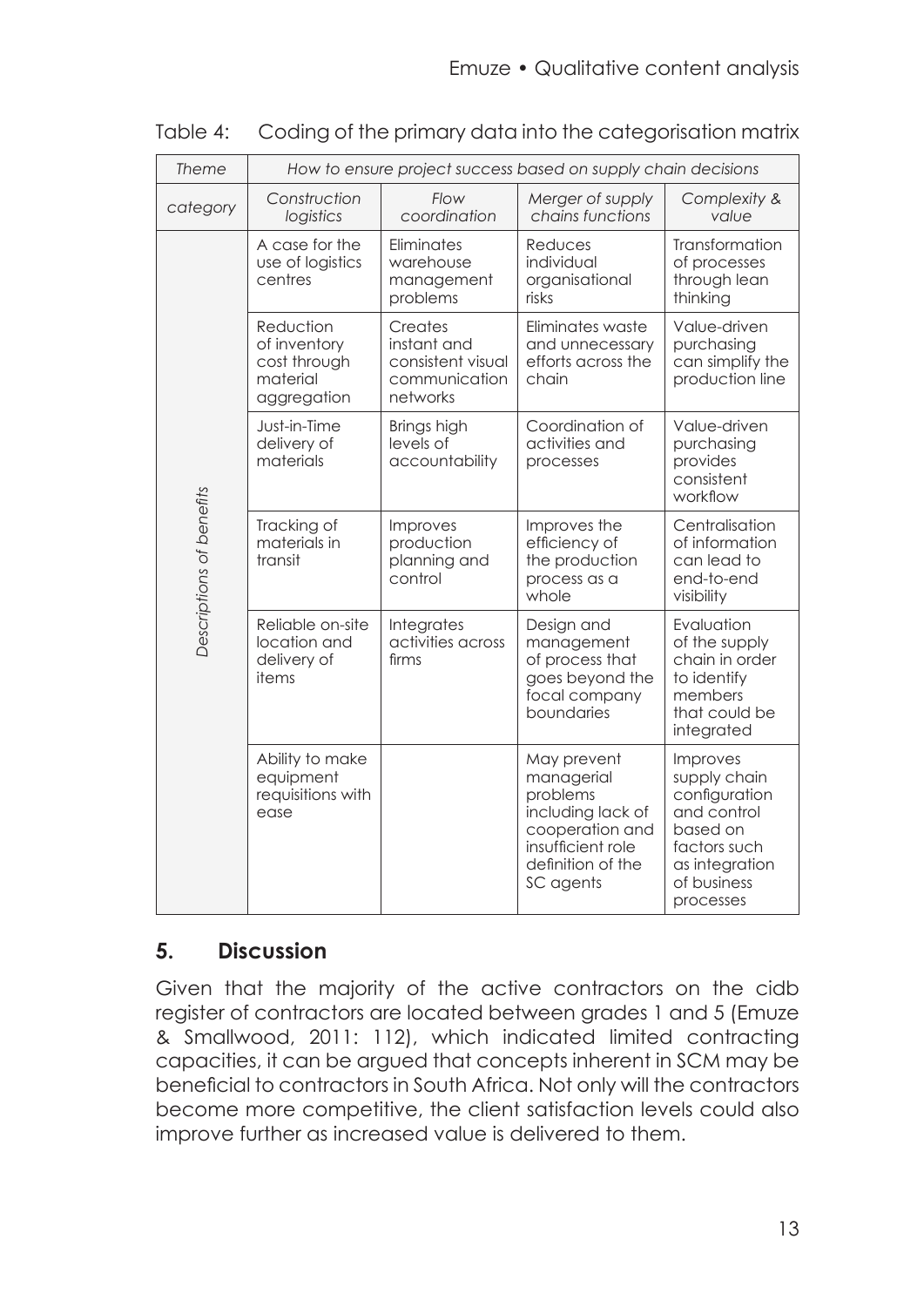The need to improve performance through proper coordination of multilayer subcontracting is not particular to South Africa. For example, the data collected from Hong Kong construction industry demonstrated that improper work practice among subcontractors contributes to poor quality; long communication chain contributes to poor time management; increased abortive and remedial work from them leads to increased cost overruns, and information sharing errors lead to poor coordination of processes (Tam, Shen & Kong, 2011: 115). The case for the SCM implementation from the lean construction perspective is equally reinforced by the perception that lean in construction projects entails (Eriksson, 2010: 401):

- Safe work environment:
- Good site cleaning;
- High comfortableness (fun to work);
- Commitment and participation;
- Good communication and feedback:
- High trust among participants;
- Good collaboration;
- Focus on continuous improvement;
- Focus on reducing waste;
- Focus on function and life cycle costs, and
- Fast decisions about design changes.

Furthermore, ETO or BTO (build-to-order) has emerged as a major operation strategy for improving organisational competitiveness (Gunasekaran & Ngai, 2005: 447). Although both lean and agile strategies have been proposed in the literature as strategies for the ETO and the BTO sector, some of these studies suggest that agility may be more suited to ETO supply chain, while leanness may be well suited to a ship-to-stock (STS) supply chain (Gosling & Naim, 2009a: 752). However, the findings of this particular study reiterate the potential that lean offers the construction industry. Even pertaining to the ETO sector, Gosling & Naim (2009a: 751) suggest that certain strategies could enact performance improvement.

Such strategies include shift between supply chain structures, supply chain integration, information management, business systems engineering, flexibility, time compression, and the development of new product process improvement. As an illustration, the need to understand risk and uncertainties pertaining to construction SCM shows that 'flexibility' could be a significant competitive factor in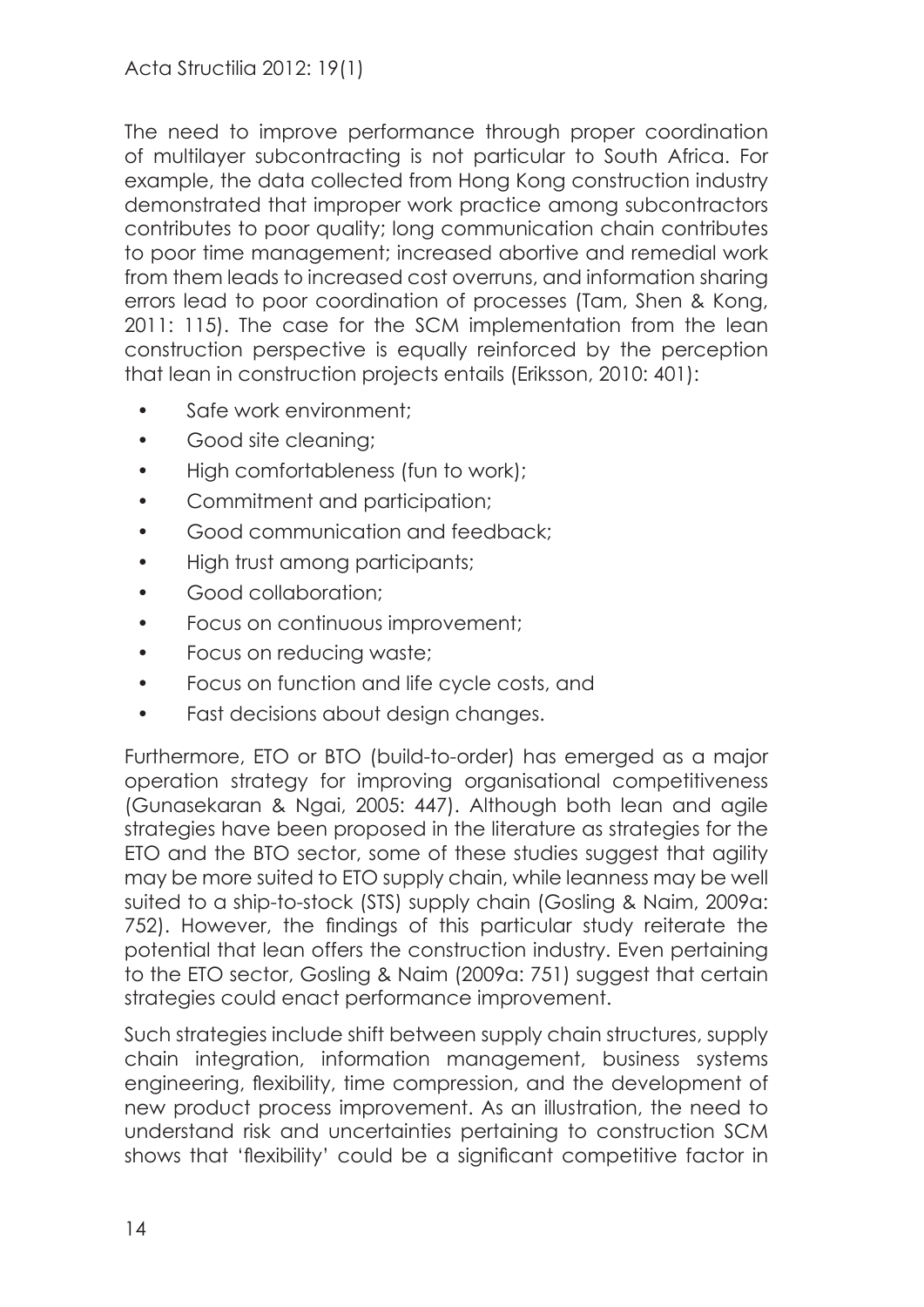the construction industry (Gosling & Naim, 2009b: 821). The study conducted by Gosling & Naim (2009b: 818-821) shows that sources of supply chain uncertainties relate to control, demand, process, and supply. For example, they revealed that deliveries that are unable to access site, the speed of construction and the volatility of workflow required the most flexibility types concerning process uncertainties. In this context, process flexibility is the ability to structure the project process so that it can accommodate late changes in design criteria and intermediate schedule milestones (Gosling & Naim, 2009b: 817).

Gosling, Naim & Towill (2012: 11) went further to develop a four-step framework that provides a structured route map for organisations operating in the construction industry to consider the uncertainties in their supply chains and the types of flexibilities required to mitigate them. The framework includes classify the supply chain; identify and analyse uncertainties; optimise pipelines, and develop strategic flexibility. The strength of the framework is that it emphasises the bringing together of organisations to collectively consider uncertainties and flexibilities in the supply chain, and then encourages them to make use of a collaborative approach for problem identification and solution.

## **6. Conclusions and recommendations**

This article started off by identifying the need to adopt concepts inherent in SCM for the purpose of improving performance at both the strategic and operational level of project implementation. The proliferation of subcontracting businesses and the number of contractors with limited contracting capacities that necessitate the use of joint ventures and short- or long-term relationships with larger firms amplified the need for lean SCM in South Africa.

The qualitative analysis of content conducted with the 8 SCMbased papers accessed through the IGLC website indicates that a number of benefits could be harnessed through the adoption of SCM concepts from the lean perspective. Based on the findings of the study, it can be advised that project stakeholders should embrace lean construction, especially the theme that is related to SCM, because the examined papers demonstrate or promote how to ensure project success based on supply chain decisions. These supply chain decisions could allow benefits related to construction logistics, coordination of the flow of products and services, integration of functions, and value creation to accrue to project stakeholders. The ability to evolve flexibilities that could mitigate a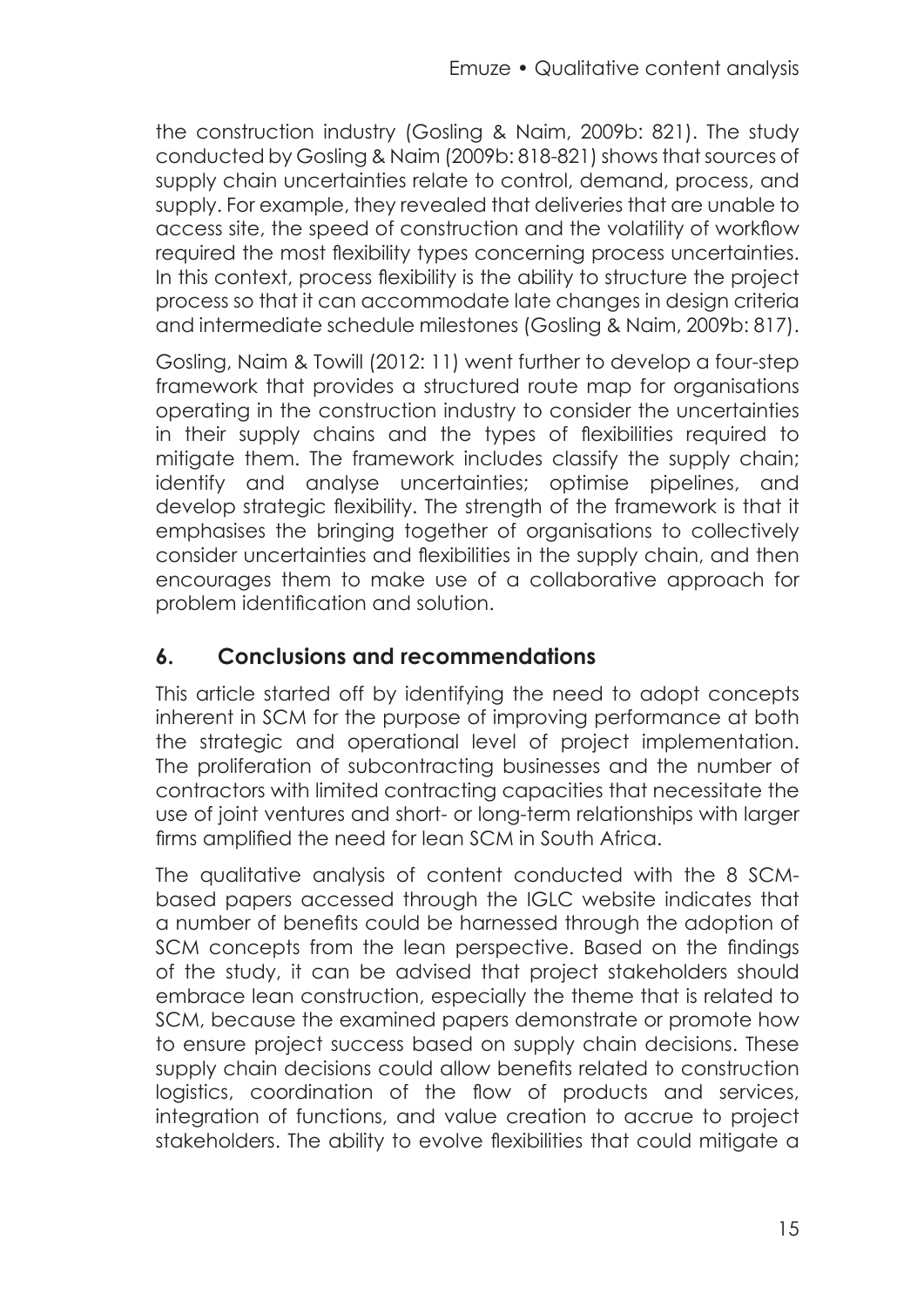range of risks and uncertainties inherent in processes and supplies associated with construction activities supports this argument.

Meanwhile, future research projects should analyse the veracity of each category in Table 4 in the South African context. This should boost the quest for lean construction maturity in the industry. Through case study research endeavours, the application of lean SCM principles and practices should be observed, mapped, analysed and improved in South Africa.

## **Acknowledgement**

The author is deeply grateful to the NMMU-cidb Centre of Excellence, hosted by the Built Environment Research Centre (BERC), for supporting this research project.

## **References list**

Alves, T.C.L & Tsao, C.C.Y. 2007. Lean construction – 2000 to 2006. *Lean Construction Journal*, 3(1), pp. 46-70.

Azambuja, M. & O'Brien, W.J. 2009. Construction supply chain modelling: Issues & perspective. In: O'Brien, W.J., Formoso, C.T., Vrijhoef, R. & London, K.A. (eds). *Construction supply chain management handbook*. Boca Raton: CRC Press, pp. 20-51.

Bankvall, L., Bygballe, L.E., Dubois, A. & Jahre, M. 2010. Interdependence in supply chains and projects in construction. *Supply Chain Management: An International Journal*, 15(5), pp. 385-393.

Bjornfot, A., Torjussen, L. & Erikshammar, J. 2011. Horizontal supply chain collaboration in Swedish and Norwegian SME networks. In: *19th annual conference of the International Group for Lean Construction proceedings*, July. Lima: IGLC, pp. 678- 688.

Elo, S. & Kyngas, H. 2008. The qualitative content analysis process. *Journal of Advanced Nursing*, 62(1), pp. 107-115.

Emuze, F.A. & Smallwood, J.J. 2011. Construction Industry Development: A South African perspective. In: *Proceedings of the 2011 CIB-W107-Construction in Developing Countries International Conference*, 1-3 November, Hanoi, Vietnam, pp. 109-113.

Eriksson, P.E. 2010. Improving construction supply chain collaboration and performance: A lean construction pilot project. *Supply Chain Management: An International Journal*, 15(5), pp. 394-403.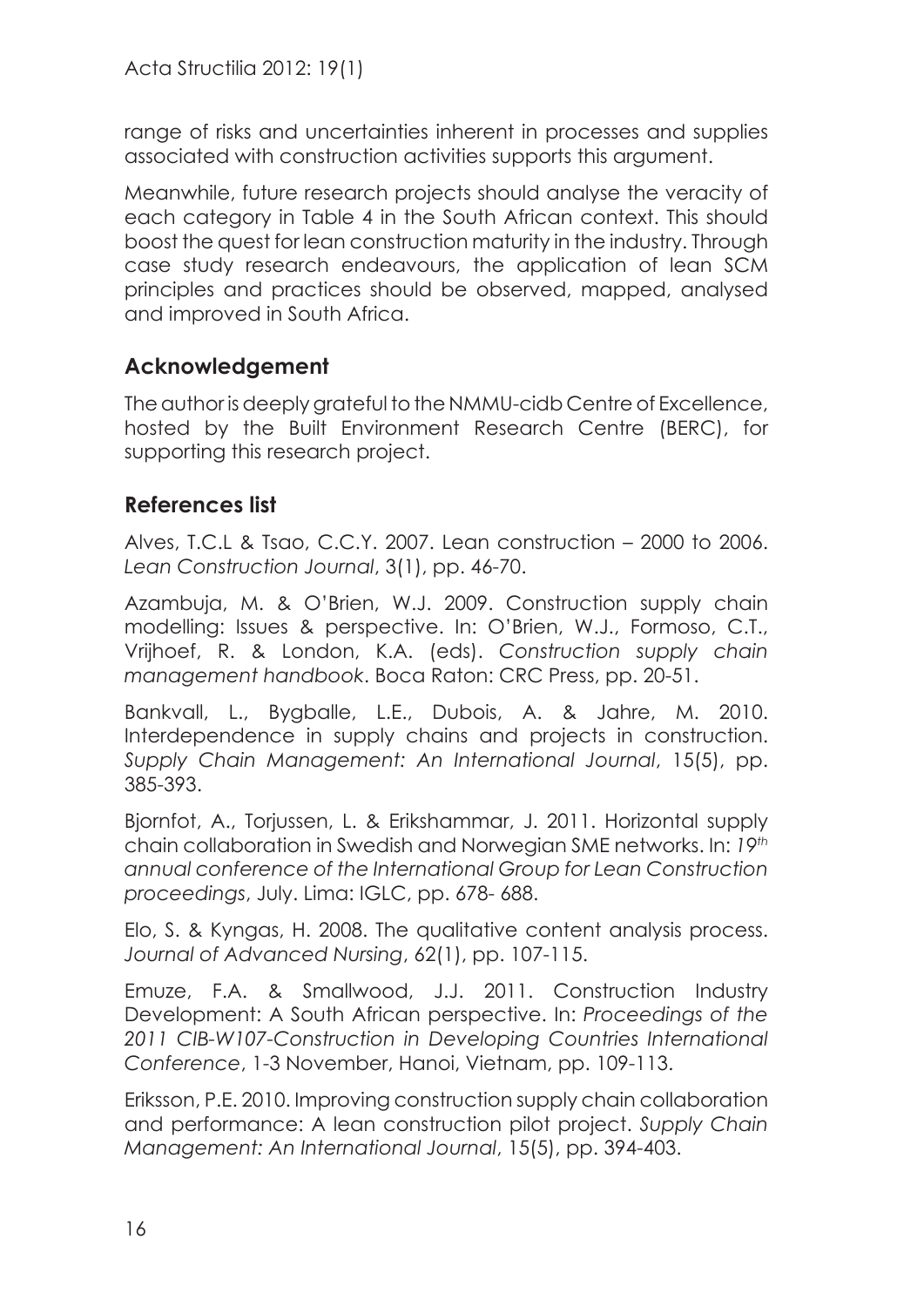Gosling, J. & Naim, M.M. 2009a. Engineer-to-order supply chain management: A literature review and research agenda. *International Journal of Production Economics*, 122(2), pp. 741-754.

Gosling, J. & Naim, M.M. 2009b. Coping with project uncertainty in construction supply chains. In: Proceedings of the 25<sup>th</sup> Annual *Association of Researchers in Construction Management (ARCOM) Conference*, 7-9 September, Nottingham, UK, pp. 813-822.

Gosling, J., Naim, M.M. & Towill, D. 2012. A supply chain flexibility framework for engineer-to-order systems. *Production Planning & Control: The Management of Operations*, forthcoming, (DOA:10.108 0/09537287.2012.659843).

Gunasekaran, A. & Ngai, E.W.T. 2005. Build-to-order supply chain management: A literature review and framework for development. *Journal of Operations Management*, 23(5) pp. 423-451.

Isatto, E.L. & Formoso, C.T. 2011. Three theoretical perspectives for understanding inter-firm coordination of construction project supply chains. *Australasian Journal of Construction Economics and Building*, 11(3), pp. 1-17.

Jacobs, F. 2011. Review of lean research studies and relationship to the Toyota Production research framework. In: *Proceedings of the 47th Association of Schools of Construction Annual International Conference*, 6-9 April, Omaha, Nebraska, 10 pages long.

Meiling, J., Backlund, F. & Johnsson, H. 2012. Managing for continuous improvement in off-site construction: Evaluation of lean management principles. *Engineering, Construction and Architectural Management*, 19(2), pp. 141-158.

Shakantu, W.M.W., Tookey, J., Muya, M. & Bowen, P. 2007. Beyond Egan's supply chain management: Advancing the role of logistics in the South African construction industry. *Acta Structilia*, 14(1), pp. 93-115.

Tam, V.W.Y., Shen, L.Y. & Kong, J.S.Y. 2011. Impacts of multi-layer chain subcontracting on project management performance. *International Journal of Project Management*, 29(1), pp. 108-116.

Terry, A. & Smith, S. 2011. *Build lean: Transforming construction using lean thinking*. London: CIRIA.

Tommelein, I.D., Ballard, G. & Kaminsky, P. 2009. Supply chain management for lean project delivery. In: O'Brien, W.J., Formoso, C.T., Vrijhoef, R. & London, K.A. (eds). *Construction supply chain management handbook*. Boca Raton: CRC Press, pp. 105-126.